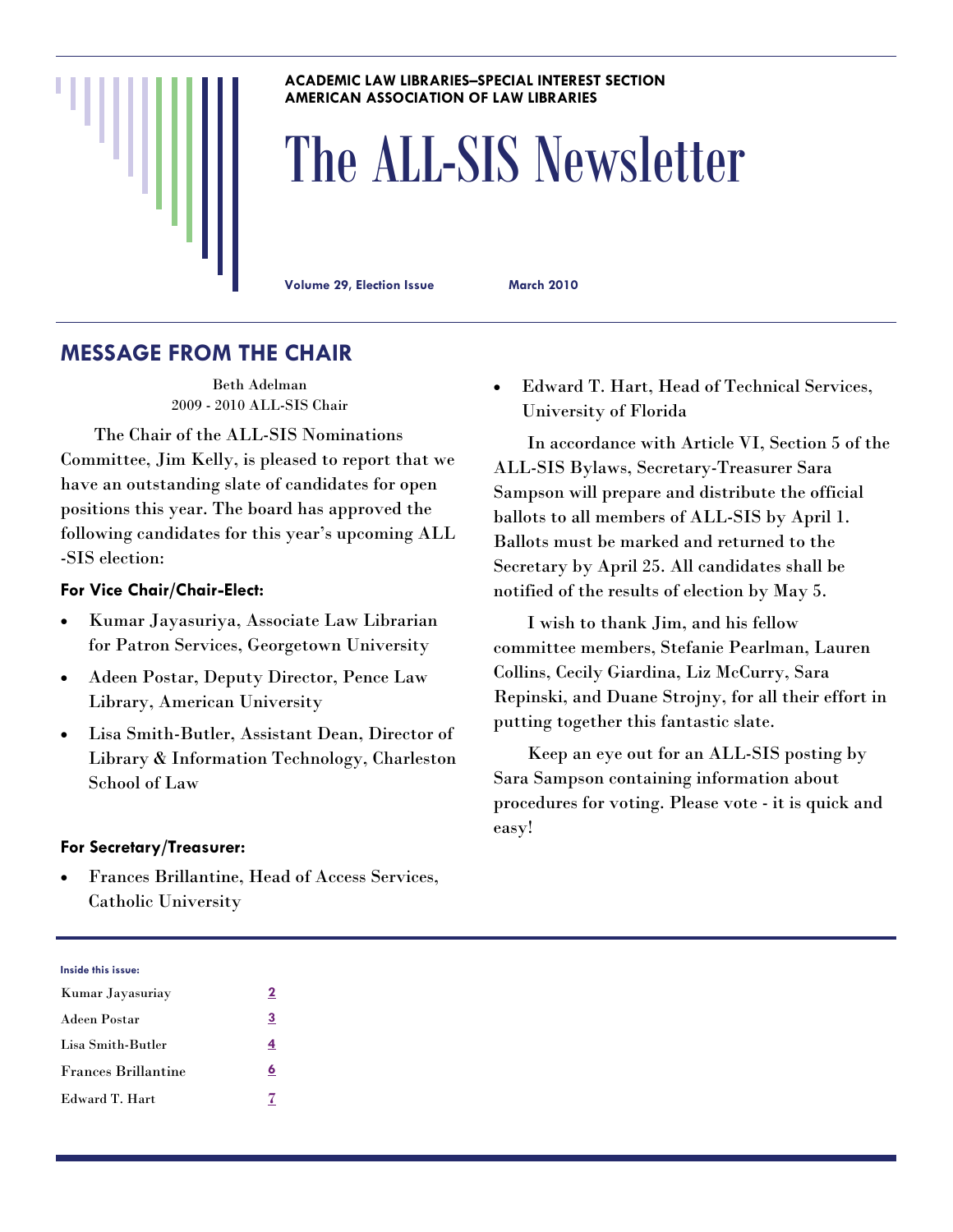## **Kumar Jayasuriya Vice-Chair/Chair-Elect Candidate**

#### <span id="page-1-0"></span>**Biography**



Kumar Percy Jayasuriya is currently Associate Director of Patron Services at the Georgetown University Law Library and an adjunct member of the Georgetown Law faculty.

 Prior to joining Georgetown, he was the Head of Faculty

and Research Services at the University of Texas, Tarlton Law Library. For the last twelve years he has taught legal research courses at Boston University, Texas, and Georgetown. He has published works regarding maritime law, affirmative action, abortion, Supreme Court history, and legal information policy. Recently he published, with Frances M. Brillantine, an article on the future of law library services titled Student Services in the 21st Century: Evolution and Innovation published in Discovering Student Needs, Teaching Information Literacy, and Designing Library 2.0-Based Services.

 During his career he has served in professional law library organizations including ALL-SIS, AALL, local AALL chapters, and the AALS Section on Law Libraries. In those organizations he has focused on new initiatives and innovations. He worked on the ALL-SIS CONALL Committee which created the mentoring event now called ALL-NEW. While serving as a member and then chair of the AALL Research Committee he helped craft the present system to fund library research

projects. Currently he represents ALL-SIS in the Joint Committee on Articulating Law Student Information Literacy Standards. In this committee he hopes to create a new system for evaluating the legal research skills of law students.

#### **Personal Statement**

 As law schools rethink legal education and academic law libraries evolve in an electronic world, ALL-SIS must continue to lead. First, ALL -SIS can harness emerging technologies to foster communication. For example, the section could use social networking platforms to distribute recordings of the ALL-SIS Alternative Programs presented during AALL annual meetings. By sharing information and ideas we can help our institutions prosper and our members succeed.

 Next, ALL-SIS can design innovative ways to attract and mentor new librarians. Supporting the careers of emerging academic law librarians will bring fresh perspectives to the academic law library community.

 Finally, the section can sponsor research and scholarship in our discipline. Through new grants or writing competitions ALL-SIS could help our members conduct and publish studies related to issues unique to academic law libraries.

 It would be an honor to serve as Chair of the Academic Law Libraries Special Interest Section's Executive Board and help our members better educate students, promote scholarship, and excel in our initiatives.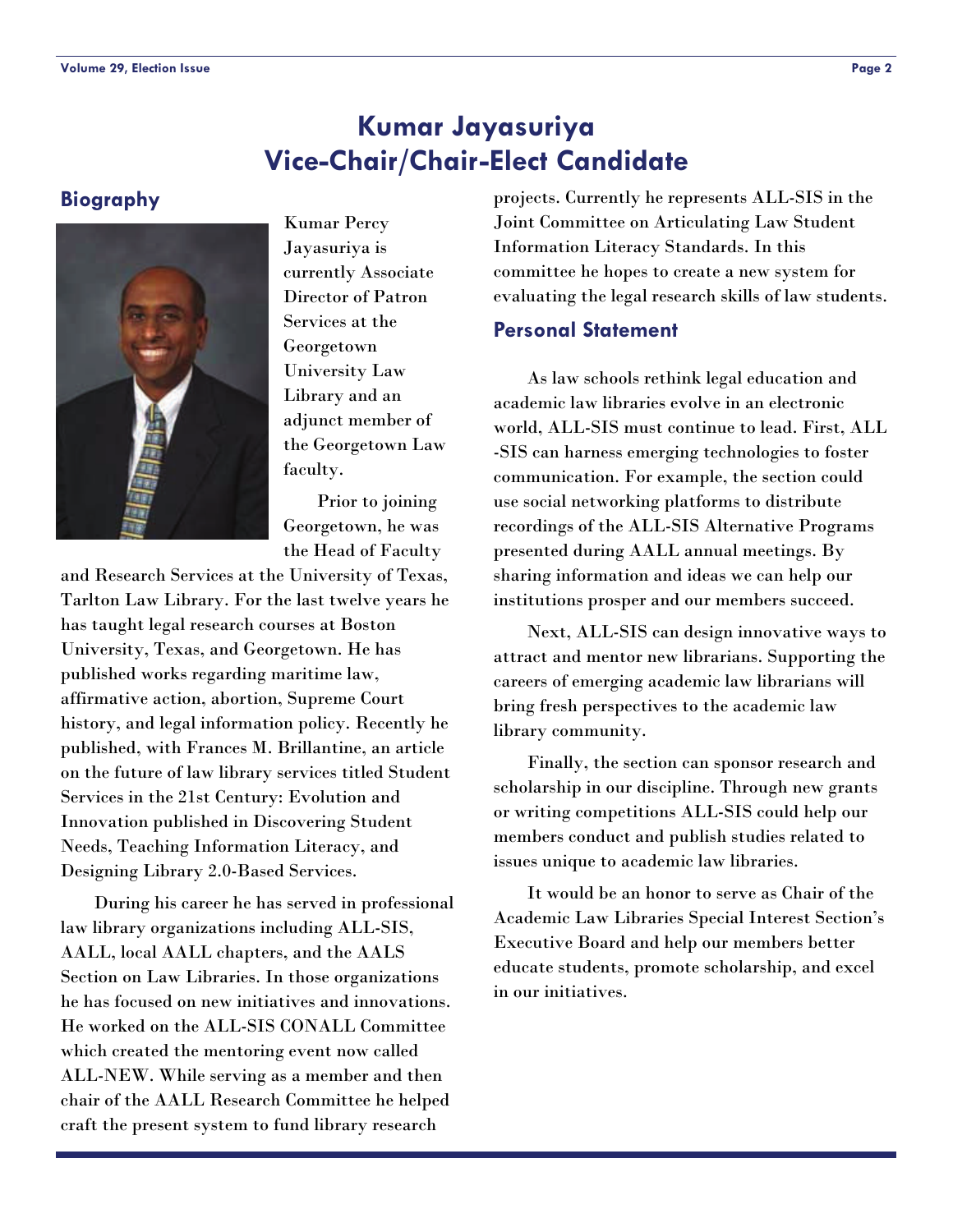## **Adeen Postar Vice-Chair/Chair-Elect Candidate**

#### <span id="page-2-0"></span>**Biography**



Adeen Postar is the Deputy Director of the Pence Law Library at the Washington College of Law, American University. At American, she teaches Advanced Legal Research Techniques and frequently lectures to various groups of Washington College of Law

students on many subjects, including administrative law research, securities law, IP law, and other topics. She is the Associate Editor (with Frank Houdek) of Hein's *State Practice Materials, Annotated Bibliographies* and she is currently working on the chapter on Maryland law.

 Adeen has served on several law school committees, including the Admissions Committee, the Student Services Working Group, and is a member of the Faculty Board for the *Administrative Law Review*. Her work at American includes library administration, reference, and she is currently chair of the Collection Development Committee. Prior to coming to American, she worked as the managing librarian of the Washington office of Blank Rome LLP (1998 - 2004), at the Williams Law Library at Georgetown University Law Center as the Coordinator of External Services (1985 - 1997), and as a reference librarian at the Law Library of Congress (1983 - 1985).

 Adeen is active in AALL, as well as in LLSDC and SEAALL. Currently she is the incoming chair

of AALL's Research and Publications Committee and has been part of many AALL programs over the years both as coordinator and presenter. At LLSDC she is the current chair of the Mentoring Committee and at SEAALL she is a member of the Education Committee. Her recent service in ALL-SIS includes membership in the Faculty Services Committee and the Student Services Committee.

 Adeen has a BA and a JD from Washington University and an MSLS from Catholic University. She is a member of the bar in Rhode Island, Massachusetts, and Virginia. Before becoming a librarian, she practiced law in Rhode Island and Virginia.

#### **Personal Statement**

 This is a challenging time to be a law librarian. The ground is constantly shifting around us and for some, it may seem almost impossible to gain any traction. Helping our members gain traction, by which I mean knowledge and support and feedback, is what ALL-SIS is all about. It is a difficult time to be an academic law librarian. Many of our libraries are in dire financial straits. Many of our law students are facing great difficulties in finding legal jobs. Law school faculty face increased pressure to publish and teach. Many recent directorships that have been filled, have not been filled by our members. Tenure for directors is increasingly problematic. Let's not forget about the astounding technical changes in digitized information and how that impacts our collections and our teaching. All of this makes the 2nd decade of the 21st century a pivotal time in our profession. It would be a privilege and honor to help lead the members of ALL-SIS and find innovative solutions and approaches to some of these problems.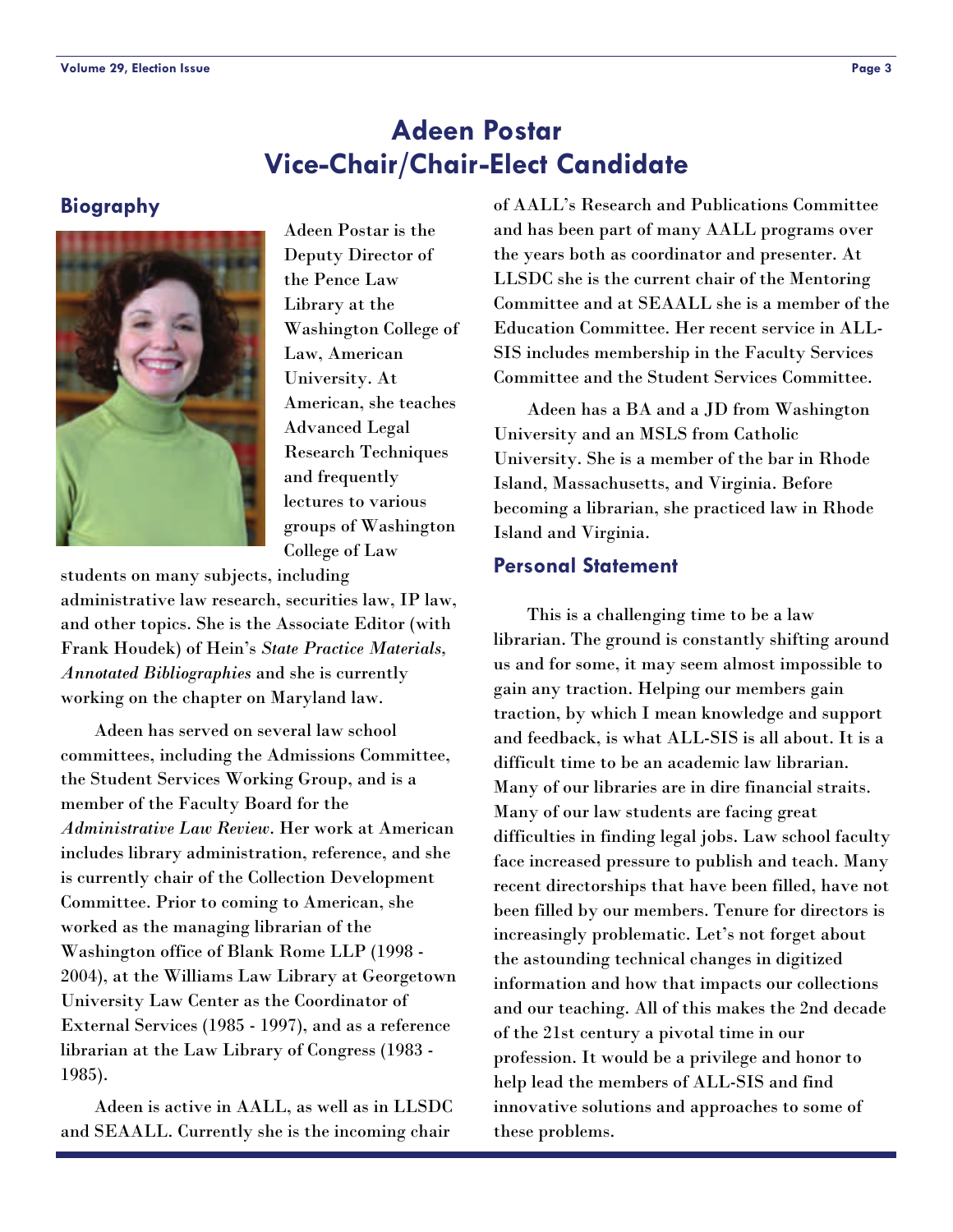## **Lisa Smith-Butler Vice-Chair/Chair-Elect Candidate**

#### <span id="page-3-0"></span>**Biography**



#### **Law Library Employment**

- *Associate Dean & Director & Associate Professor of Law, 2009 - Present* Charleston School of Law, Sol Blatt Jr. Law Library, Charleston SC
- *Assistant Dean & Director, Law Library & Technology Center & Associate Professor of Law, 2004 - 2009*

Nova Southeastern University, Shepard Broad Law Center, Law Library & Technology Center, Ft. Lauderdale FL

- *Associate Director, Law Library & Technology Center, 1998 - 2003* Nova Southeastern University, Shepard Broad Law Center
- *Head of Public Services, 1995 1998* Georgia State University, College of Law Library, Atlanta GA
- *Reference/Operations Librarian, 1993 1998* Powell, Goldstein, Frazier & Murphy, Atlanta GA

#### **Selected Publications**

- Books
	- Law Librarianship in the 21st Century (Scarecrow Press 2007) (co-edited).
- Chapters in Books
	- *Administration*, *in Law Librarianship in the 21st Century* (Scarecrow Press 2007).
- Articles
	- *Workplace Privacy: We'll Be Watching You*, 35 Ohio N. L.Rev. 53 (2009).
	- *Cost Effective Legal Research Redux: How to Avoid Becoming the Accidental Tourist, Lost In Cyberspace*, 6 Fla. Coastal L.Rev. 101 (2008).
	- *Practicing Law Librarianship: Podcasting, Vodcasting, and Law Libraries: How to Understand the Newest "IT" Technology and Use It In Your Library*, AALL Spectrum, June 2006 (co-authored).

#### **Selected Presentations**

- *Marketing Your Library: Exploring New Technologies to Create Evolving Newsletters that Energize Your Patrons* (AALL, Portland, Ore., July 2008).
- *Future of Academic Law Libraries* (SEAALL/ LLSDC, Alexandria, Va., Mar. 2008).
- *Workplace Privacy: We'll Be Watching You* (Stetson University Junior Faculty Forum, Gulfport, Fla., Nov. 2007).
- *Blogs: Technology Ethics and Trends* (AALL, St. Louis, Mo., July 2006).
- *Laptops in the Classroom* (CALI, Fort Lauderdale, Fla., June 2006).

#### **Professional Organizations**

- American Association of Law Libraries, 1992
	- Public Relations, 2009 -
	- Publications Committee 2001 2003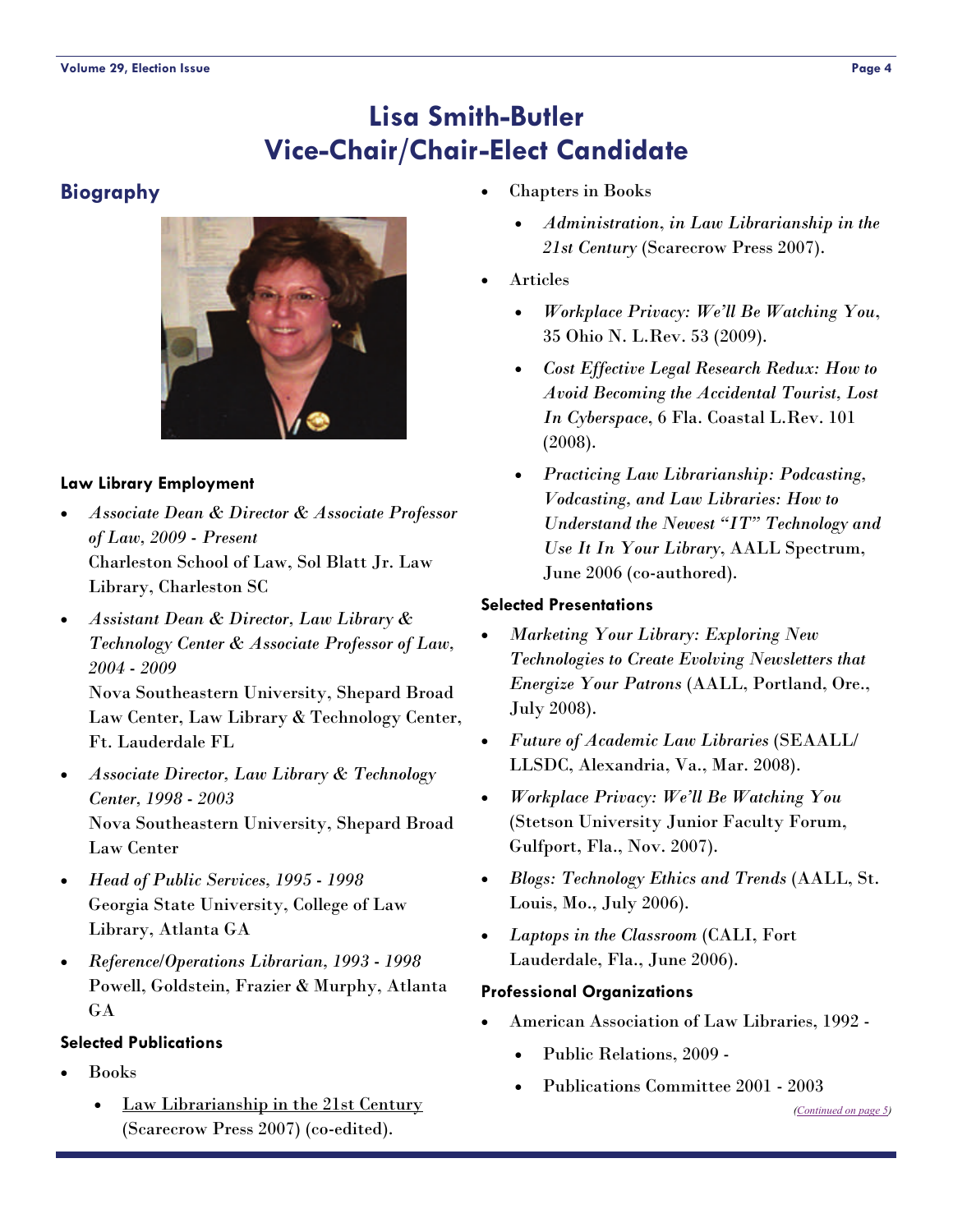## **Smith-Butler, Cont'd**

- <span id="page-4-0"></span> Special Committee, Principles of Licensing Agreements 2002 - 2004
- CONE (Council of Newsletter Editors) Co-Chair, 2007 - 2008
- Atlanta Association of Law Libraries, 1993 1998
	- Co-Chair of the Newsletter Committee, 1995 - 1997
- South Florida Association of Law Libraries, 1998 - 2009
	- Newsletter Editor, 1999 2001
	- Vice President/President Elect 2001 2002
	- President 2002 2003
	- Past President 2003 2004
	- Chair, Scholarship Committee, 2004 Present
- Southeastern American Association of Law Libraries, 1995-
	- Newsletter Committee, 1996 1997; 2000 2002; Editor 2006 - 2008
	- Local Arrangements Committee, 2002
	- Secretary, COSELL, 2004 2006

State Bar of Georgia, Admitted 1987 (Inactive) Nebraska State Bar Association, Admitted 1984 (Inactive)

#### **Personal Statement**

 I am often asked whether I think there is a future for law librarians and law libraries. After all, I am told, "everything is now online."

 Many things are online which makes my job different. It often takes minutes now to accomplish what once took hours or even days. New technology has automated many library tasks, freeing me to pursue more service and

people oriented activities. Because I am in the information business, my days are full as I help faculty, students, and staff navigate their way through the information thicket. An image below, pulled from Google, captures the 21st Century library patron's dilemma.



 As a 21st Century information professional and librarian, I help acquire, process, and organize information resources in various formats. I then assist patrons with retrieving this information in a cost effective and efficient manner. To alert patrons about our law library, I market the services we provide. We provide many services to many different patrons. So I answer, "Yes. I think there is a future for law libraries." It is important to me to share and discuss this viewpoint with my colleagues.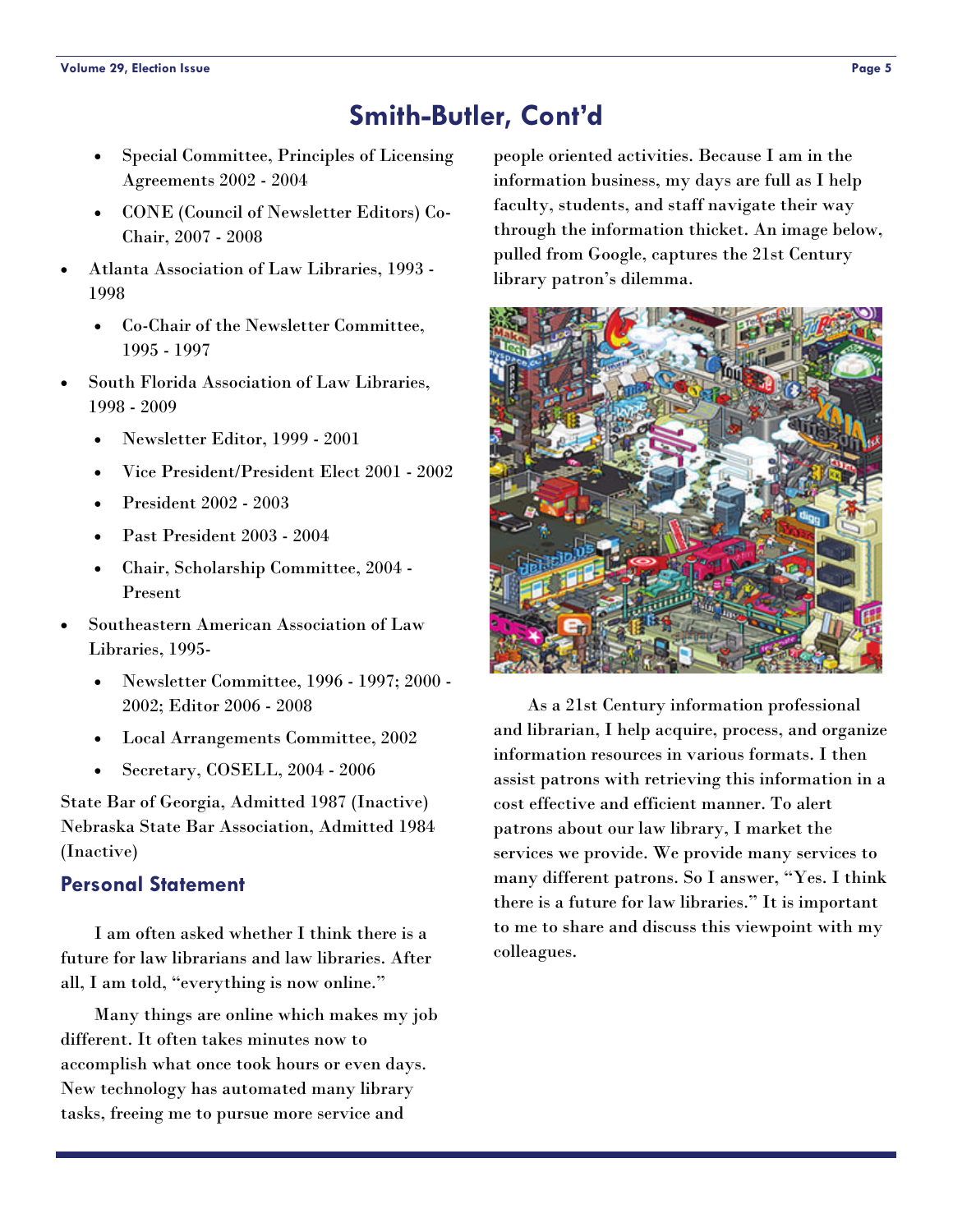## **Frances Brillantine Secretary/Treasurer Candidate**

#### <span id="page-5-0"></span>**Biography**



Frances Brillantine has served as Head of Access Services at the Catholic University of America Law Library since 2000. Ms. Brillantine has chaired several committees at the

Law Library charged with conducting user surveys and has published on the topic of using surveys to improve service to students and faculty.

 Frances is an active member of the Law Librarians' Society of Washington DC (LLSDC), having served as president, treasurer, board member, and currently as past president and chair of the membership committee. Frances is also active in ALL-SIS, having served on the Awards Committee in 2008 and the Middle Managers' Breakfast Meeting committee in 2007.

 Frances received her B.A., with honors, from George Mason University and her M.S.L.S. from The Catholic University of America.

 Frances' publications and presentations include:

 "Student Services in the 21st Century: Evolution and Innovation in Discovering Student Needs, Teaching Information Literacy, and Designing Library 2.0-Based Student Services." In *Public Services in Law Libraries: Evolution and Innovation in the 21st Century* (Binghamton: NY: Haworth Press, 2008).

- "Pressed for Space: Is Movable Compact Shelving the Solution?" 51 Law Library Lights 7 (2008).
- Co-presenter, *Beyond Volume Count: Exploring the Evolving Tools for Evaluating Library Quality* (American Association of Law Libraries Annual Conference, Portland, Ore., July 2008) (with Kumar Percy Jayasuriya and Kim Vassiliadis).

#### **Personal Statement**

 ALL-SIS is a dynamic organization, made so by many dedicated and talented members. Over the years, I have benefited greatly from everything that ALL-SIS offers: excellent publications, conference programs, and the expertise of my fellow ALL-SIS members. I am honored to be considered for the position of Secretary/Treasurer. If elected, I hope to contribute to the excellent job ALL-SIS does in recruiting and supporting new academic law librarians.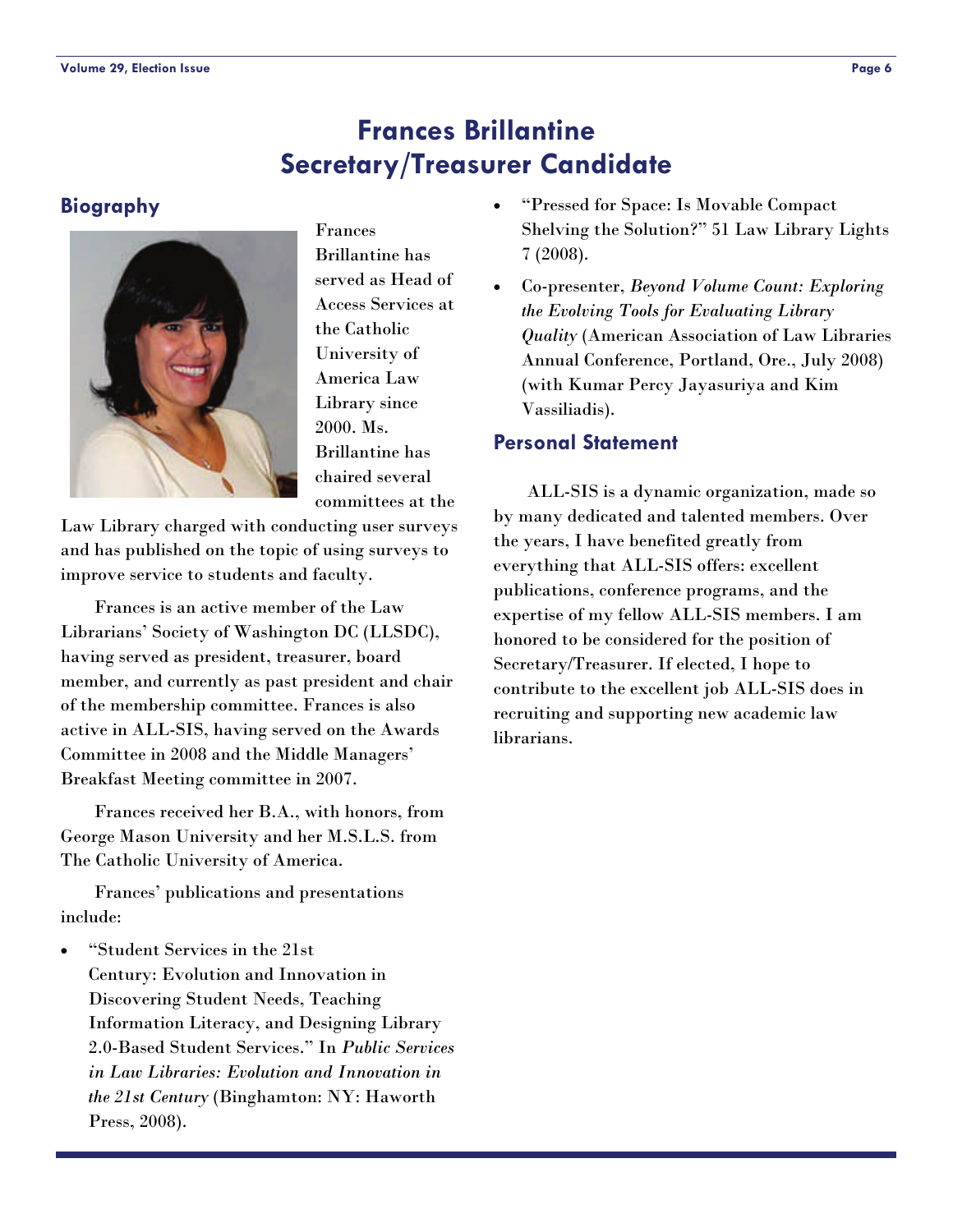## **Edward T. Hart Secretary/Treasurer Candidate**

#### <span id="page-6-0"></span>**Biography**



As the Head of Technical Services for the Lawton Chiles Legal Information Center at the University of Florida, Edward carries out the center's

collection development and teaches advanced legal research. He supervises the acquisitions and accession of resources to the collection, and works in partnership with the center's Cataloger to manage the department. Prior to moving to Florida in July 2005, he served for five years as the Acquisitions and Collection Management Librarian for the New England School of Law Library, Boston. During his ten years of library work, his roles have allowed him to understand and practice budget management and the need for providing good administrative support to an organization's leadership.

 In Fall 2009, Edward had the great experience of teaching the first law library class offered in the library and information science program at Valdosta State University.

 Edward earned his MSLIS from Simmons College, his JD from the New England School of Law, and his BA and MA in history from Valdosta State University.

 A member of AALL since 2000, Edward maintains membership and participation in ALL-SIS, GD-SIS, and TS-SIS. Prior service to ALL-SIS includes membership on the SIS's Collection

Development and Continuing Education Committees. He was an active member in LLNE from 2000 - 2005, serving as Government Relations Committee Chair, 2003 - 2005. Currently, he is now a member of SEAALL and has served on that chapter's Membership Committee since 2006, including being chair 2007 - 2009.

#### **Personal Statement**

 The need for academic law librarians for a forum such as ALL-SIS grows more important every day. At nearly every turn we are confronted with changes as the roles of libraries and librarians evolve to best serve the needs and wants of our users. This evolution occurs while most of us find ourselves ever more limited by a lack of financial resources. The ALL-SIS allows us to share our thoughts and efforts on these issues and build a true community that betters academic law librarianship. It takes a great deal of effort to make such a dynamic section run smoothly and this requires dedicated leadership.

 I welcome the opportunity to serve our community as Secretary/Treasurer and to support the effective management of the section.